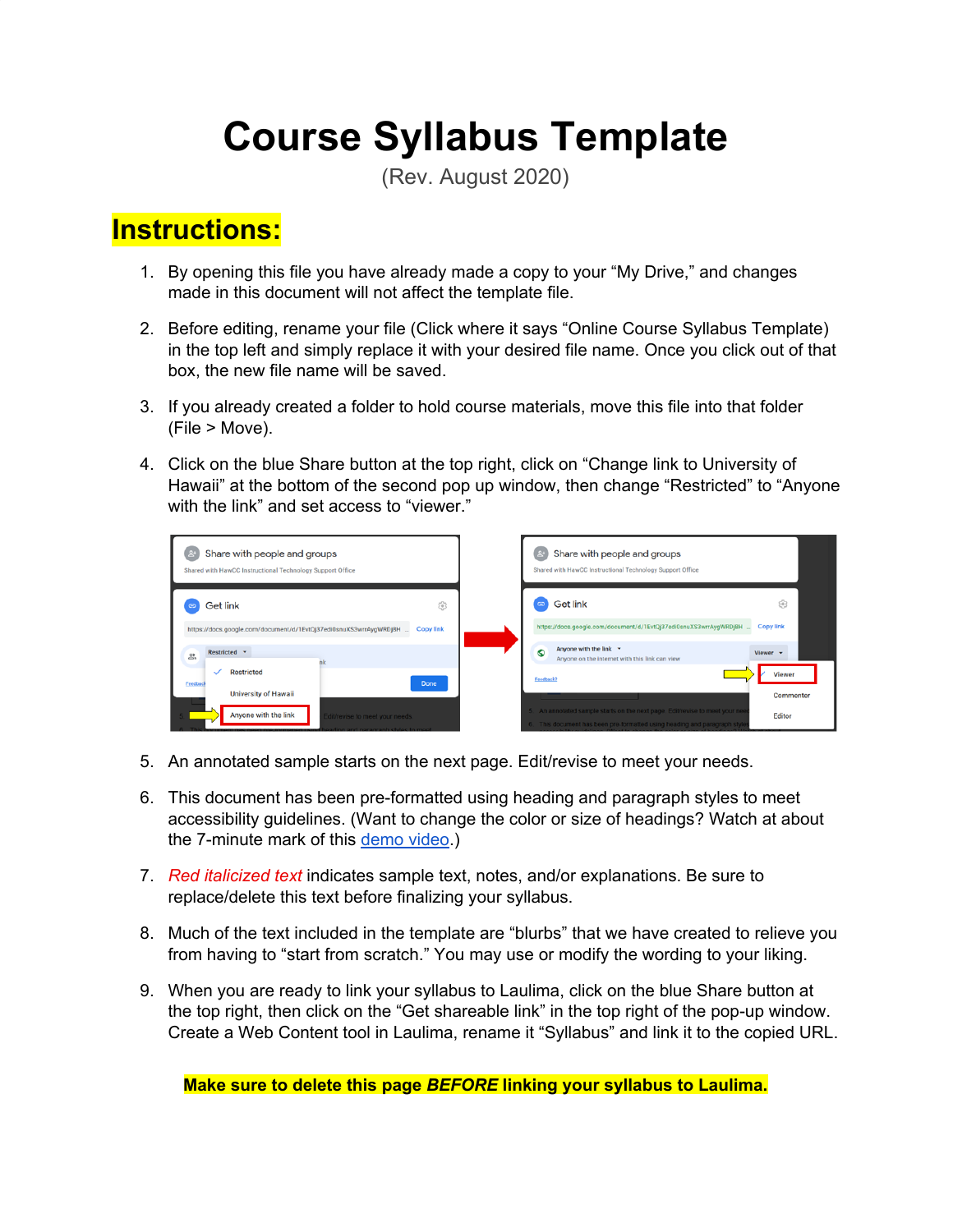# **Course Syllabus**

Course code (alpha #): Course Title **Semester** 

### **Welcome**

*Welcome students and briefly explain the course topic(s).*

### **Instructor Information**

- **Instructor:** *Dr. Jane Doe*
- **Office:** *Manono Campus, Building xxx Room xxx*
- **Office Hours:** *Monday through Friday, 9 am to 10:30 am*
- **Phone:** *(xxx) xxx-xxxx*
- **Email:** *janedoe*@hawaii.edu or use Laulima Messages tool
- **Department Chair:** *name, email*

If you are on campus feel free to visit me at my office during my office hours, or call my office phone. However, the easiest way to communicate with me is via email. Log in to our course site in Laulima, click on the Messages tool and send me an email message. You can expect a response within 24 hours on weekdays. I'll respond by Monday if you send an email over the weekend. Remember, you can also post questions for your classmates in \_\_\_\_\_\_\_\_ *(provide topic in Forums tool if applicable - for example, "the Class Questions topic in the Forums tool").*

## **Course Information**

#### **Course Description**

*Provide a brief course description/overview.*

#### **Course Content**

*List major topics covered.*

#### **Academic Preparation**

*List any relevant prerequisites, corequisites, recommended preparations, etc.*

#### **Course Learning Outcomes**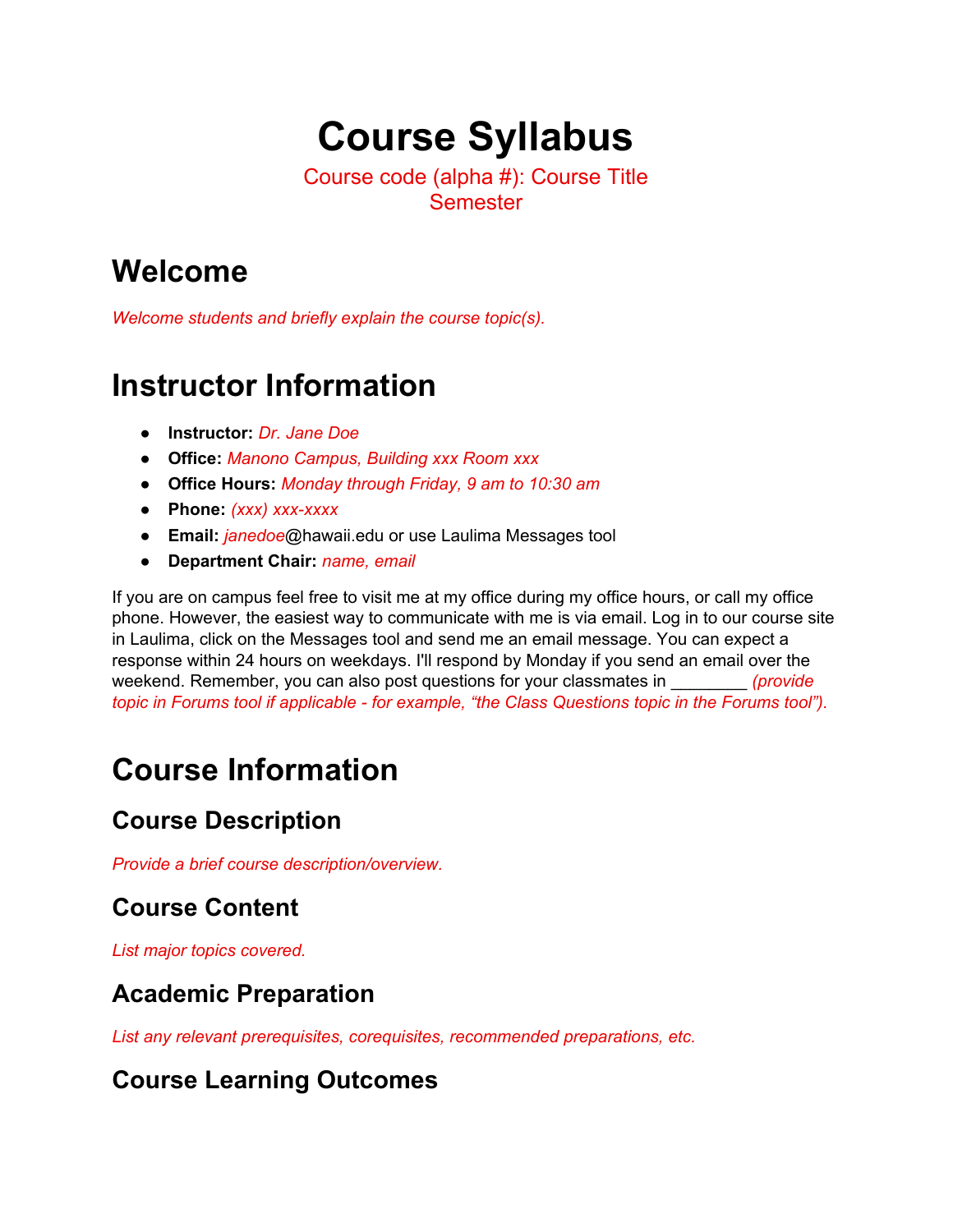List course learning outcomes.

#### **Course Format**

This is an asynchronous, online class conducted in Laulima. Asynchronous means there are no face-to-face class meetings, or any set meeting times except for meetings you request. You are only required to come to campus once for *two proctored exams.* However, you are welcome to contact me if you would like to schedule a phone, on campus (in person) or online meeting for individual assistance.

This course is organized into weekly modules. Each module will open on *Sunday, 8 AM* with the exception of the first module which will open on the first day of the course. (Note: All times in this course refer to Hawai'i Standard Time.)

Course content will be delivered through:

- online readings and videos
- guided online activities
- various worksheet and hands-on tasks
- online discussions
- projects

You are expected to access the Laulima course site, obtain materials, and complete class activities on a regular basis, just as students would take the time each day in a face-to-face class.

It is highly recommended that you have regular access to a reliable, high speed broadband Internet connection for this class (see Technology Requirements section for more information).

### **Required Materials and Technology**

#### **Textbook, OER Resources or Recommended Materials**

- Resource 1
- Resource 2

#### **Supplies**

- Supply 1
- Supply 2

#### **Required Technology and Skills**

You are expected to have regular access to a computer with internet access. You should also have a lifeline computer identified - a computer that you can use in case your computer is not working, or if you lose your internet connection. A campus computer may serve as your lifeline,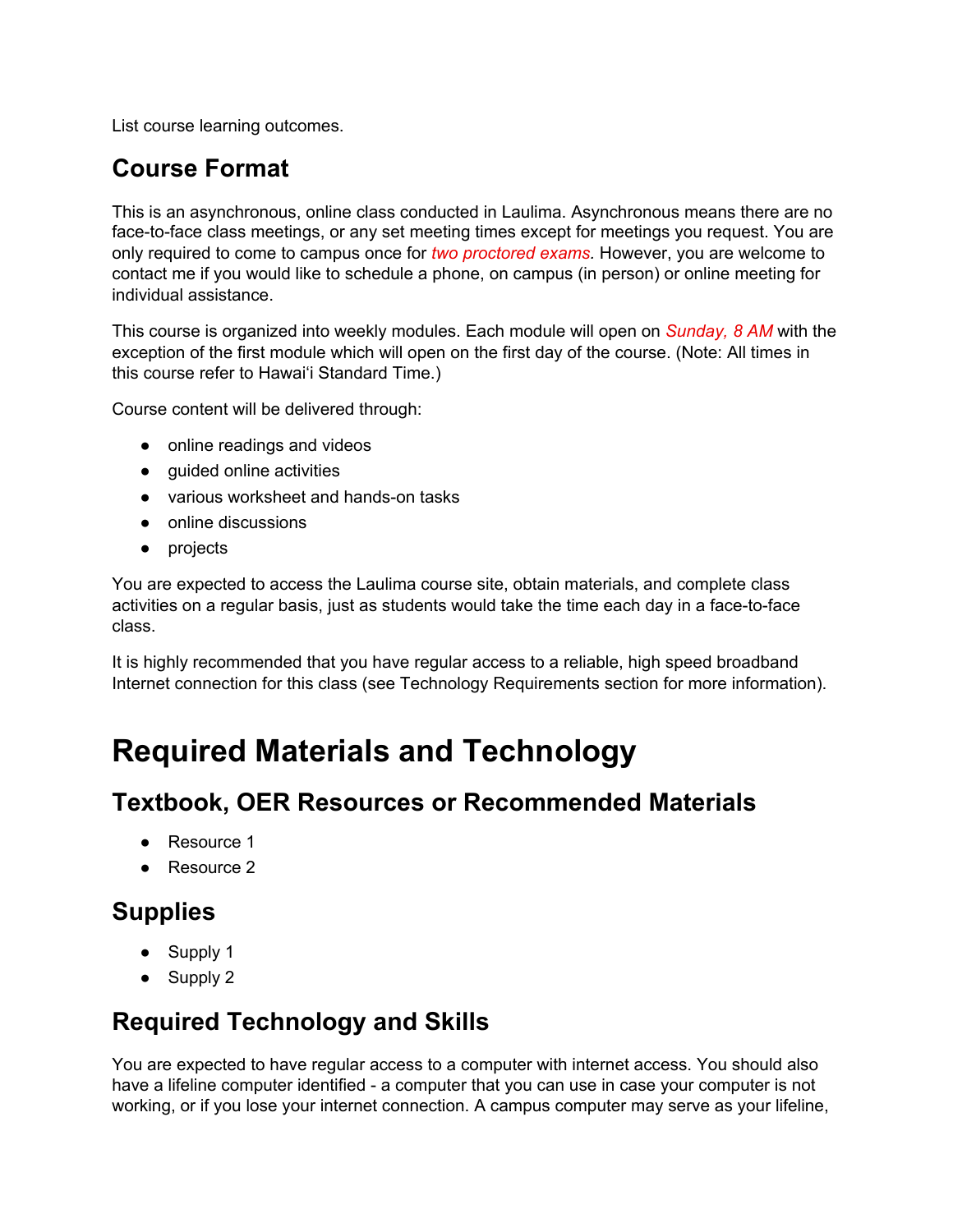but keep in mind hours of operation. Always remember to save materials frequently, and to keep a record of all correspondence you submit, including emails and assignment submissions.

Note: UH does not currently recommend the use of mobile devices with Laulima. Full access is available via most desktop or notebook computers. Limited access may be possible through smart phones, tablets and other mobile devices, but these devices are not recommended for testing or graded submissions.

#### **Required Hardware and Software**

*List hardware, software, or plug-ins required in your course.*

- A reliable Windows or Mac desktop or laptop (no more than 5 years old)
- Reliable high-speed (Cable or DSL) Internet connection
- A recent version of Firefox Browser. [Download](https://www.mozilla.org/en-US/firefox/new/) Firefox for free if you don't have it.
- Adobe [\(Acrobat\)](https://get.adobe.com/reader/) Reader. Download is free.

#### **Technical Skill Requirements**

To be successful in online classes you will also need to have a good foundation of basic computer skills, including those listed below. If you need a refresher, the links will take you to free tutorials at the [GCFLearnFree](https://www.gcflearnfree.org/) website. (FYI- you may want to take note of their website for future reference; they have tutorials covering a wide range of topics.)

*List technical skills learners must have to be successful in the course.*

- [navigate](https://www.gcflearnfree.org/internetbasics/using-a-web-browser/1/) the internet (especially using the Firefox [browser](https://www.gcflearnfree.org/firefox/))
- use a [link](https://www.gcflearnfree.org/internetbasics/using-a-web-browser/1/#sidenav-lesson-2) or a given [URL](https://www.gcflearnfree.org/internetbasics/using-a-web-browser/1/#sidenav-lesson-1) to access an internet site
- use a search [engine](https://www.gcflearnfree.org/searchbetter/google-search-tips/1/) to locate desired items on the internet
- use a word processor (i.e., [Microsoft](https://edu.gcfglobal.org/en/topics/word/) Word, [Google](https://edu.gcfglobal.org/en/googledocuments/) Docs)
- create, send, read, and reply to [email](https://www.gcflearnfree.org/topics/emailbasics/) messages

In addition, since this course will involve learning to use a complex technology tool (Laulima), it is expected that you have a good understanding of:

- file [formats](https://www.gcflearnfree.org/basic-computer-skills/understanding-file-extensions/1/) and file [management](https://www.gcflearnfree.org/windowsbasics/working-with-files/1/)
- how to [upload/download](https://www.gcflearnfree.org/basic-computer-skills/downloading-and-uploading/1/) various file formats
- computer and internet terminology

Here are some [extra](https://www.gcflearnfree.org/techsavvy/mouse-shortcuts/1/) tips.

### **Grading Policies**

*Provide information to explain how students will earn their grades. Some common topics are included below. Other topics could include: other assessment categories, feedback turnaround times, extra credit, accommodations, etc.*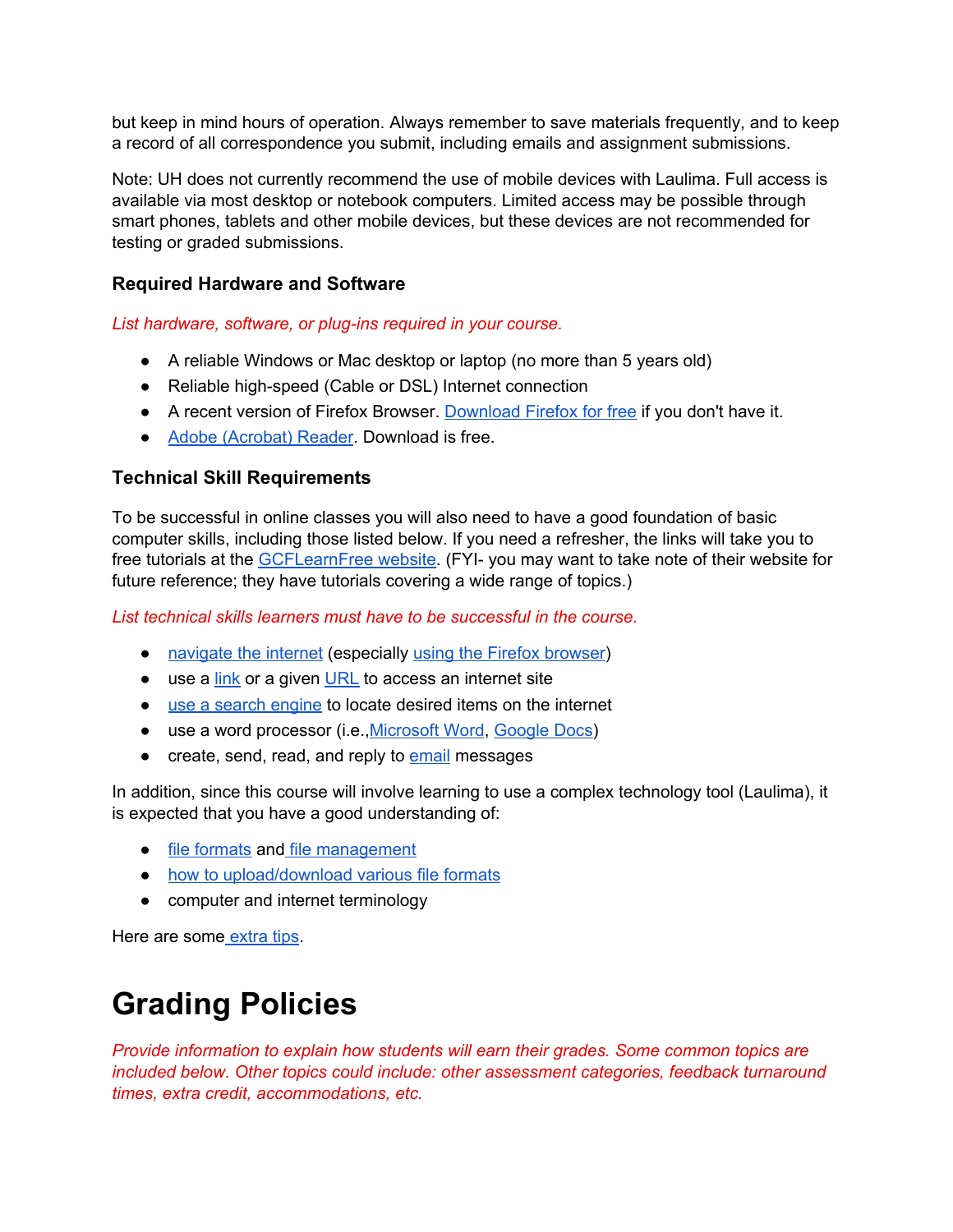Please review the following information for your class grade:

- $\bullet$  100-90% = A
- $\bullet$  89-80% = B
- $\bullet$  79-70% = C
- $\bullet$  69-60% = D
- $-59-0% = F$

#### **Late Work Policy**

You are expected to complete all assignments and tasks. You are responsible for reading and understanding assignment instructions and deadlines. All deadlines are clearly indicated in each week's module/lesson, and all activities have detailed instructions. Be sure you read the directions carefully and complete each required step by the deadline if you expect full credit. You have one day after the due date to turn in late work; all late work will be reduced by half of *the point value, and late essays will be reduced by one letter grade.* If at any time you are unclear of a deadline or instruction, just ask.

#### **Proctored Activity**

While this online class will not require you to come to campus for any class meetings, you will be required to go to an approved testing center to take *two proctored tests.* You may take proctored tests at any of the UH Testing [Centers](http://www.uhonline.hawaii.edu/testcenters) located statewide.

On the Big Island, your testing centers include:

- Hilo
	- Hawai'i CC Manono Campus Hale Kea [Advancement](http://hawaii.hawaii.edu/halekea/de) & Testing Center Building 387 1175 Manono St , Hilo, HI 96720 Phone: 934-2540
	- University of Hawai'i at Hilo UH Hilo Testing [Services](https://hilo.hawaii.edu/testingcenter/) PB9 Room 6 200 W. Kāwili St., Hilo, HI 96720 Phone: 932-7882
- Honoka'a
	- Kō [Education](https://hawaii.hawaii.edu/nherc) Center (formally called the North Hawai'i Education and Research Center) 45-539 Plumeria St. Honoka'a, HI 96727 Phone: 775-8890
	-
- Kona ○ Hawai'i CC-Pālamanui Library & [Learning](http://hawaii.hawaii.edu/palamanui/learning-resources/) Center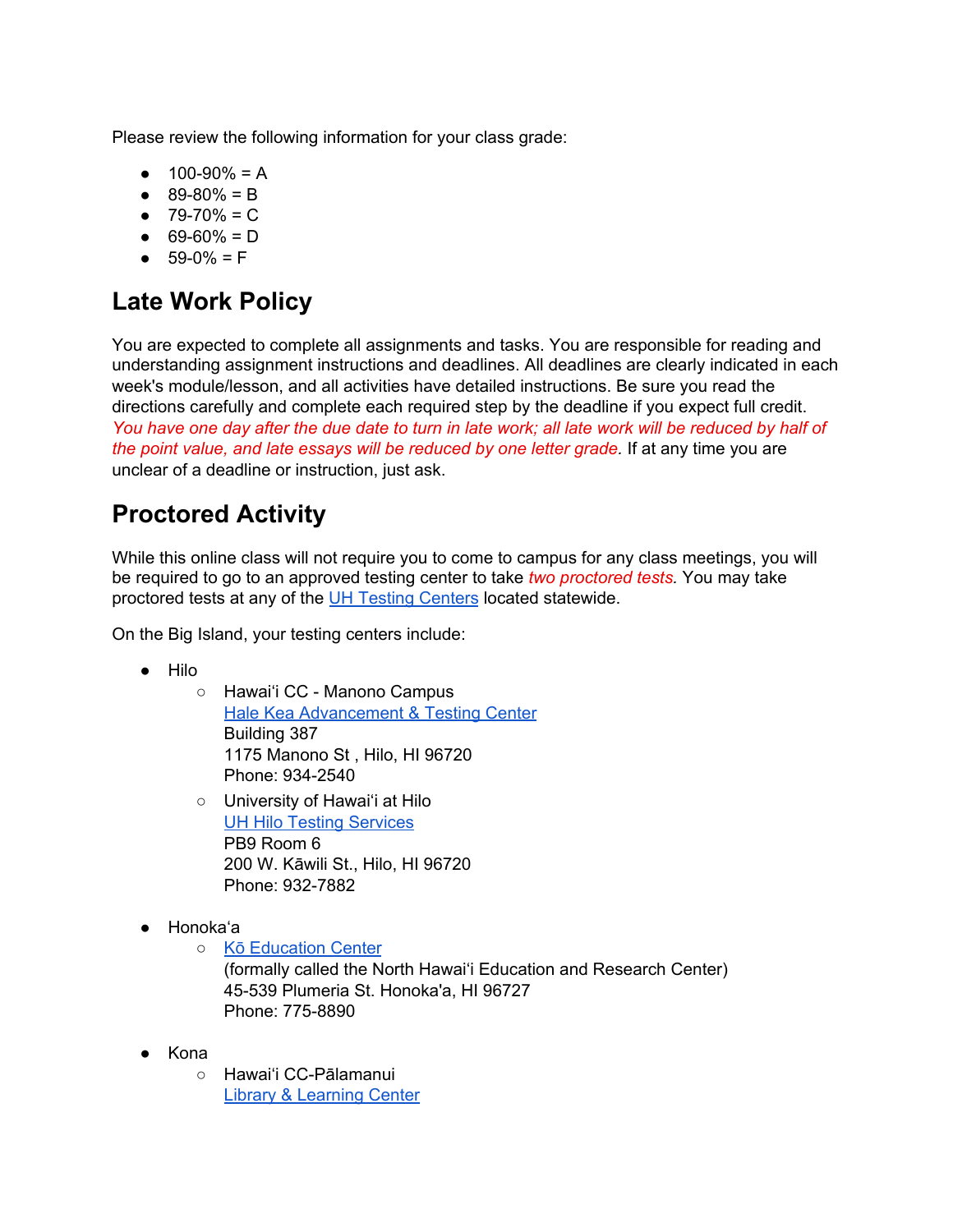Kaliko (502) Room 148 73-4225 Ane Keohokalole Hwy, Kailua-Kona, HI 96740 Phone: 969-8830

Prior to your test, I will submit instructions to the testing centers. It will include instructions and the password for them to administer the test to you. You should contact your preferred testing center early in the semester to verify location and testing hours. Also be aware that some testing sites require appointments. You MUST bring a PHOTO ID to take a proctored test.

**IMPORTANT:** Testing instructions will only be sent automatically to test centers on the Big Island. Please let me know no later than two weeks prior to a test if you would like to take it at a testing center not located on the Big Island.

*If you choose to provide ProctorU (paid service) as a proctored testing option, make sure to include information here. (Go to ITSO's ProctorU [information](https://sites.google.com/a/hawaii.edu/itso-1/) site to learn more.)*

#### **Plagiarism**

In an effort to foster a spirit of honesty and integrity during the learning process, Hawai'i Community College requires that the submission of all course assignments represent the original work produced by that student.

Scholarly writing: The faculty at Hawai'i Community College is dedicated to providing a learning environment that supports scholarly and ethical writing, free from academic dishonesty and plagiarism. This includes the proper and appropriate referencing of all sources. You may be asked to submit your course assignments through [Turnitin](http://www.turnitin.com/), an online resource established to help educators develop writing/research skills and detect potential cases of academic dishonesty. Turnitin compares submitted papers to billions of pages of content and provides a comparison report to your instructor. This comparison detects papers that share common information and duplicative language.

*Include any consequences for plagiarism. For example: "For this course, any plagiarized assignment will receive an automatic F on the assignment in question. Students who plagiarize more than one assignment will receive an F for the course."*

### **Student Expectations and Responsibilities**

Success in this class is based in part on your understanding and commitment in meeting the following course expectations:

#### **Class Participation**

You are hereby invited to participate in this supportive, cooperative, collaborative learning environment where all members (students and instructor) are recognized as important contributors and resources. I encourage you to work together in the pursuit of academic excellence. Academic excellence can be pursued and achieved by each and every one of you.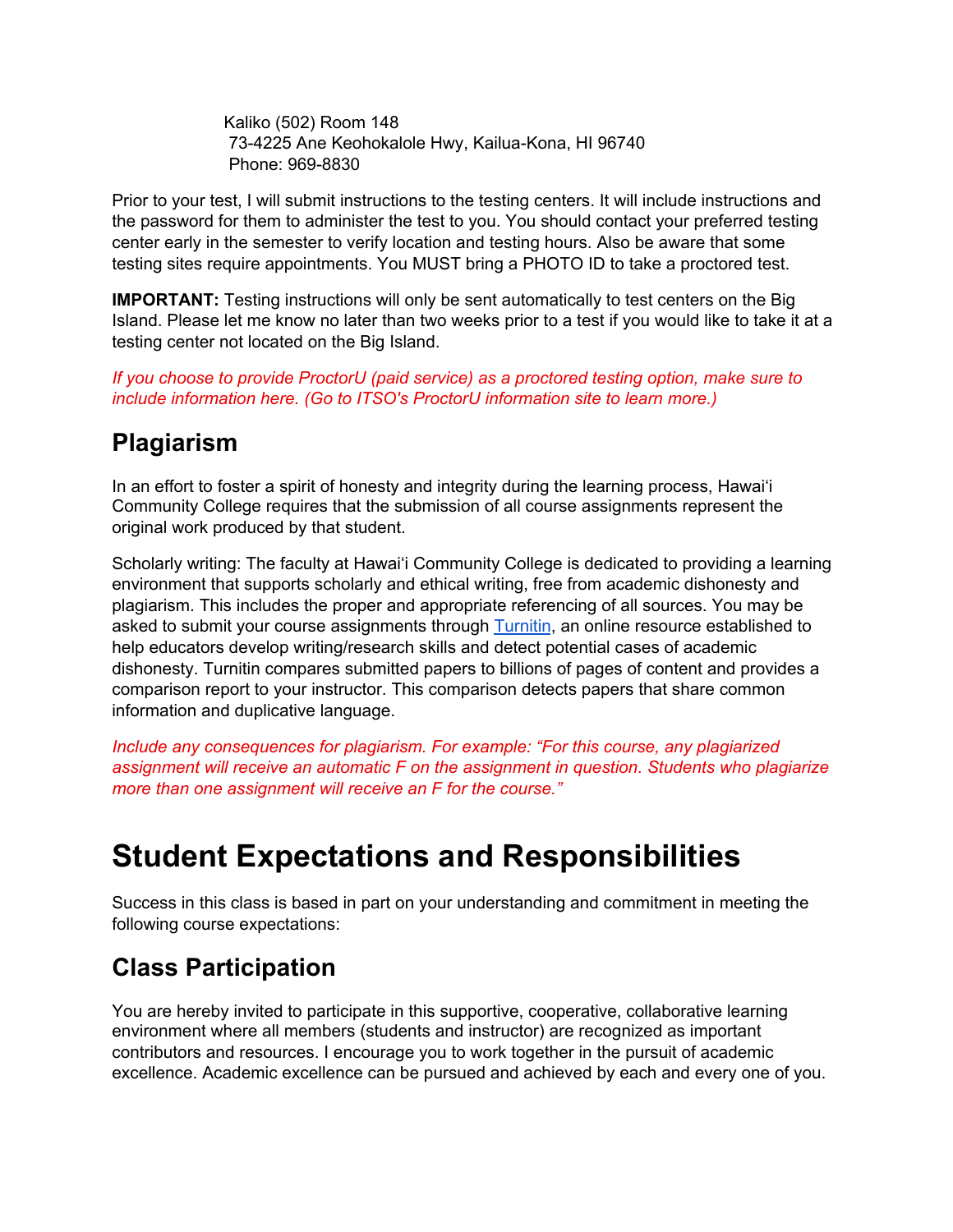Recognize that you are a valued member of this community of learners. You bring to the class your unique experiences, ideas, and knowledge that can enrich others' learning experiences. As a member of this learning community, you are expected to actively participate in the class. Ask questions, participate in discussions, and offer your thoughts.

Please be prepared to contribute to this class by keeping current with reading and writing assignments. Each week, we cover a significant amount of information, and the lessons you will learn build upon each other. Please plan on spending *8-10 hours (8-10 is the guideline for a general 3 credit lecture course. Please adjust if necessary, for your course.)* per week minimum for the lessons and assignments. Be sure to plan enough time to thoroughly go through all materials presented each week. Don't just click around or you might miss critical information. Read carefully, and ask questions whenever necessary. Your questions are welcomed and encouraged. Also, don't worry about making mistakes - making mistakes is just another way we learn.

If you are experiencing a problem, don't wait to speak up and ask for help. Post general questions to the discussion board (private issues should be sent to me directly via Messages). General questions sent to me via Messages may also be re-posted on the discussion board so that everyone in the class can benefit from the question and answer.

In reality, I understand that life happens regardless of class, so please talk with me if you are having trouble keeping up with the lessons and course work to see if we can find a solution that will allow you to complete the class.

#### **Professionalism**

Netiquette (online etiquette) refers to online behavior, and the following are general guidelines to follow to practice proper netiquette:

- Do not use all CAPS in online communication. ALL CAPS usually indicate that the writer is shouting, and this could set up an uncomfortable situation.
- Use correct spelling, capitalization and punctuation in ALL correspondence. Do not use "texting" language.
- Be respectful to each other and choose your words carefully. When communicating online, words can be misunderstood. Make sure to proofread before posting and consider how someone might misinterpret them.
- Express differences of opinion in a polite and rational way.
- Maintain an environment of constructive criticism when commenting on the work of other students.
- Avoid bringing up irrelevant topics when involved in group discussions or other collaborative activities.
- If you ever receive an email or response in discussions that is not appropriate, please contact me immediately. I have a no tolerance policy to anything that appears to be harassing, impolite, insulting or which uses profanity. Situations like this may be referred to the Dean and corrective action will be taken.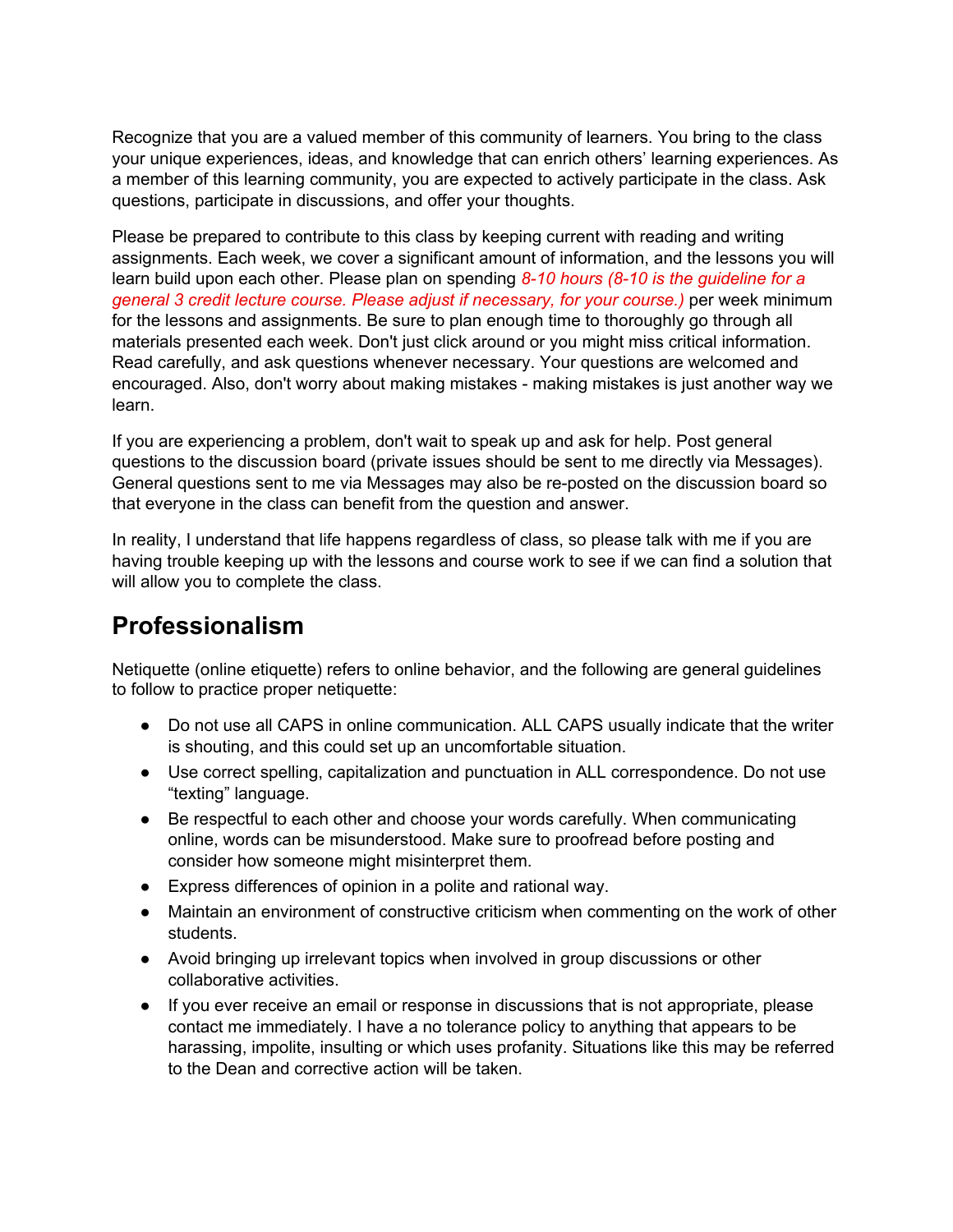#### **Systemwide Student Conduct Code**

To support a positive and safe learning environment, all students are required to adhere to the Student [Conduct](https://www.hawaii.edu/policy/index.php?action=viewPolicy&policySection=ep&policyChapter=7&policyNumber=208&menuView=closed) Code:

The Student Conduct Code includes acts of academic dishonesty. Acts of dishonesty, include but are not limited to the following:

- 1. Cheating, plagiarism, or other forms of academic dishonesty.
- 2. Furnishing false information to any UH official, faculty member, or office.
- 3. Forgery, alteration, or misuse of any UH document, record, or form of identification.

Alleged violations of the Student Conduct Code are taken seriously and may be reported to administration for investigation and disciplinary action.

#### **Hawai'i CC Student Conduct Code**

Hawai'i CC supports a positive educational environment that will benefit student success. In order to ensure this vision, Hawai'i CC has established the Hawai'i CC Student Code of Conduct to ensure the protection of student rights and the health and safety of the community, as well as to support the efficient operation of all programs. All currently enrolled students at Hawai'i CC are required to abide by the Student Code of Conduct. A copy of the most current Student Code of [Conduct](http://hawaii.hawaii.edu/student-conduct-code) can be found on the college website.

#### **Online Safety**

Avoid becoming a victim of phishing scam or identity theft. All email messages that appear to come from a college, university, bank, credit union, credit card company or similar organization and asks you to provide personal information and/or your account and password, either directly or through a false login screen, should not be trusted. DO NOT REPLY! Never give out your password to anyone!

If you question the validity of an email, please check the UH ITS Alert [website.](http://www.hawaii.edu/its/status/)

You can also report a [suspicious](http://www.hawaii.edu/askus/898) email regarding University of Hawai'i.

#### **Emergency Broadcast Alerts**

The UH Alert emergency notification system alerts the university community in the event of a natural, health or civil emergency. The information you provide will only be used in the event of an emergency that impacts the health and safety of the UH community or closures of whole campuses. It will not be shared with others or used for routine UH communications or announcements.

Log in to UH [Alert](https://www.hawaii.edu/alert/) to sign up to receive emergency alerts. Please note: Message and data rates may apply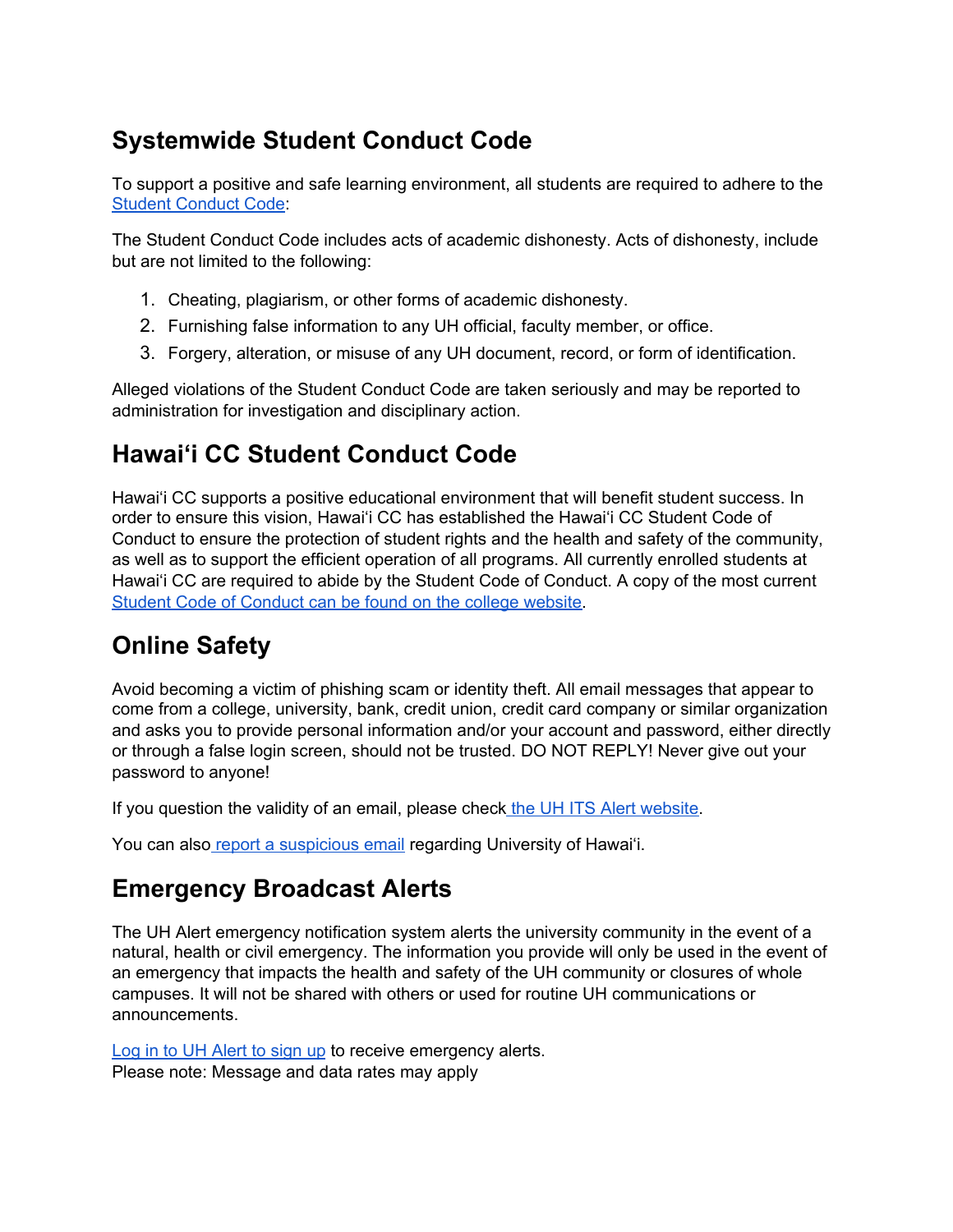#### **Financial Aid**

If you are receiving financial aid and are contemplating not completing the semester, BEFORE you withdraw it is highly recommended that you contact the Financial Aid Office at (808) 934-2712 or email them at [hawccfao@hawaii.edu](mailto:hawccfao@hawaii.edu) to discuss the impact this decision may have on your financial aid eligibility.

## **College Policies**

#### **Attendance Policies**

According to policy HAW [7.505,](http://www.hawaii.hawaii.edu/ovcadmin/admin-manual/haw7) if a student doesn't do the required work or otherwise contact the faculty member online in the first week of the semester, the student will be dropped from class. If a student doesn't come into the course and participate meaningfully during a consecutive two week period, he/she will receive an "F" grade if the student does not officially withdraw from the class by the published deadline. It is the student's responsibility to be aware of this attendance policy and the consequences of nonattendance.

Academically-related activities include, but are not limited to:

- Submitting an assignment.
- Taking an exam, tutorial or computer-assisted instruction.
- Participating in an online discussion about the course.
- Initiating contact with a faculty member regarding the course material.

Academically-related activities do not include:

- Logging in to a distance education course without any other active participation.
- Academic counseling or advising.

#### **Disability Services**

Hawai'i Community College and the UHCWH are committed to provide equal access to the campus, classes, and programs for students who have disabilities. If you have a documented disability and/or related access needs, please contact:

● Disability Services Counselor Manono Campus, Bldg. 379 Rm. 11A Phone: (808) 934-2825 [Voice/TTY] Email: [hawccds@hawaii.edu](mailto:hawccds@hawaii.edu) Website: Hā'awi Kōkua [Program](http://hawaii.hawaii.edu/disability-services)

The Hā'awi Kokua Program can provide disability-related support for you to be successful in this class. If you are a student who needs to have an accommodation, please discuss your needs and make your request in a timely manner.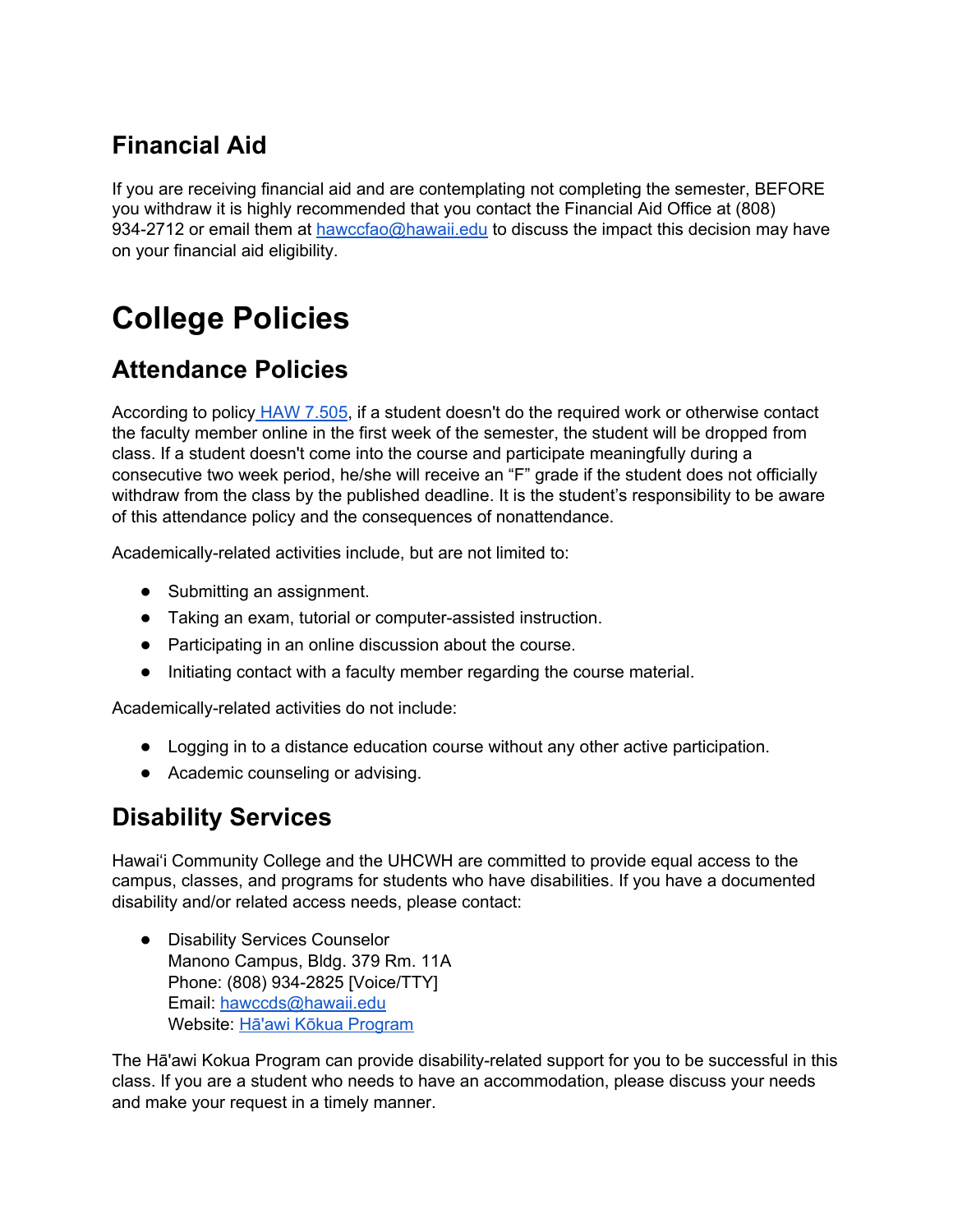If Hawai'i Community College is not your home campus, please contact the appropriate offices on your home campus to access disability-related support and services.

#### **MySuccess Early Alert Program**

I want every student to be successful in my class. Additionally, I want to make sure that all students have access to the resources they need to be successful. Therefore, if I feel you need extra support outside of my classroom, I may refer you to this service.

#### **Privacy and Confidentiality**

Out of respect for your privacy, I will maintain confidentiality about comments and discussions made by students in class and I expect all students to do the same. However, this online course may be analyzed for evaluation and assessment purposes. Should this occur, college faculty and staff will have access to course materials and student discussions.

Grades will be kept confidential, and I will do my best to respect students' requests that their course materials be kept confidential. However, if bullying or inappropriate material appears, I reserve the right to share these materials with the UH administration.

#### **Right to Resolve Academic Grievance**

Any student who believes that a faculty member has acted improperly or in a manner otherwise inconsistent with the faculty member's responsibilities or the student's customary academic expectations, may initiate action to achieve a remedy. Read more about the policy in the college catalog, or on the Hawai'i Community College website under "Student Academic Grievance Policy."

### **Title IX**

The University of Hawai'i is committed to providing a learning, working and living environment that promotes personal integrity, civility, and mutual respect and is free of all forms of sex discrimination and gender-based violence, including sexual assault, sexual harassment, gender-based harassment, domestic violence, dating violence, and stalking. If you or someone you know is experiencing any of these, the University has staff and resources on your campus to support and assist you. Staff can also direct you to resources that are in the community. Here are some of your options:

If you wish to remain ANONYMOUS, speak with someone CONFIDENTIALLY, or would like to receive information and support in a CONFIDENTIAL setting, contact:

● Kate De Soto, LCSW Licensed Mental Health Therapist/Confidential Resource Call (808) 934-2706 to schedule an appointment or email kdesoto@hawaii.edu

Please visit the Title IX [website](http://hawaii.hawaii.edu/security/nine) for more additional resources and campus contacts.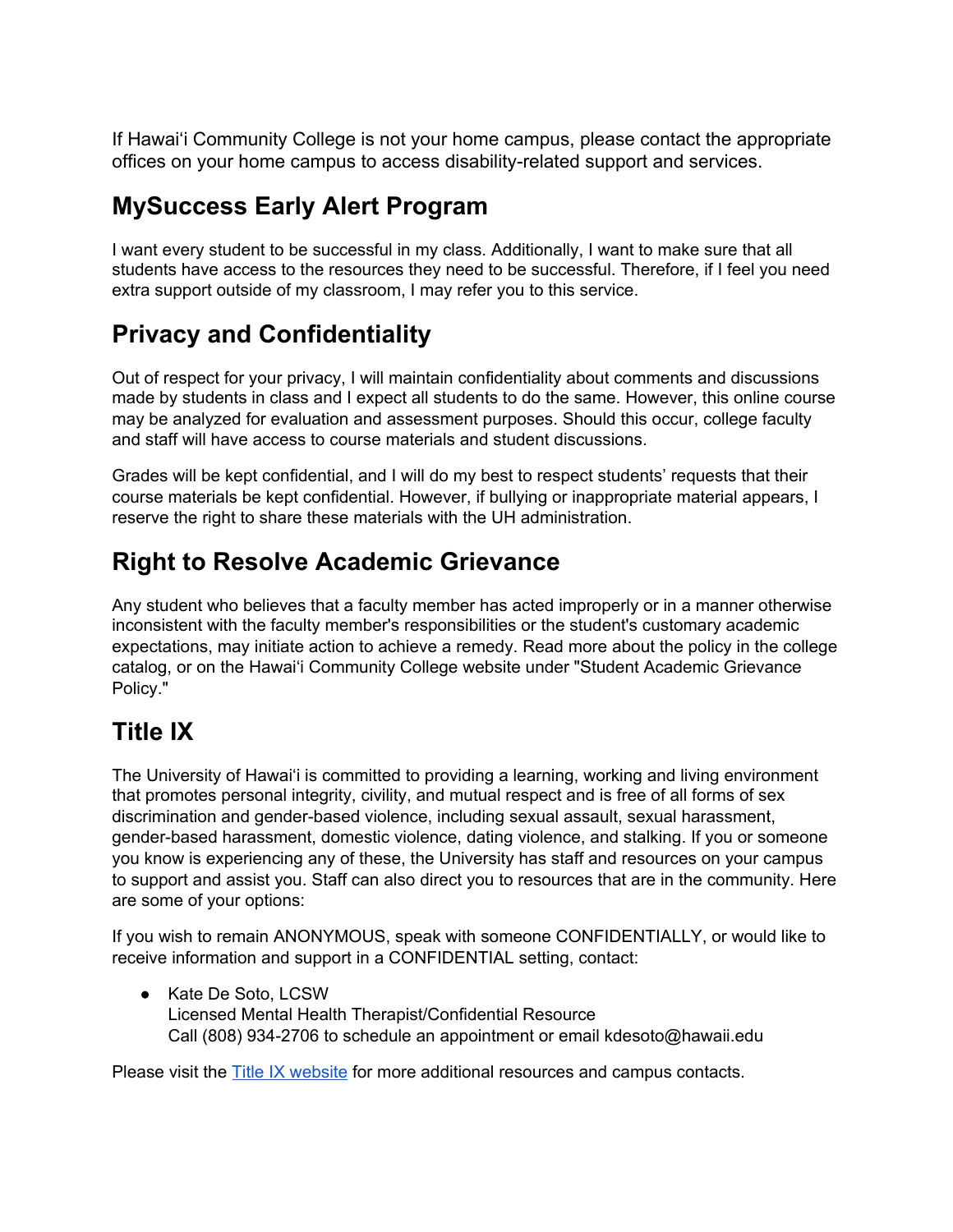As a member of the University faculty, I am required to immediately report any incident of sex discrimination or gender-based violence to the campus Title IX Coordinator. Although the Title IX Coordinator and I cannot guarantee confidentiality, you will still have options about how your case will be handled. My goal is to make sure you are aware of the range of options available to you and have access to the resources and support you need.

For more information regarding sex discrimination and gender-based violence, please visit the University's Title IX resources and the [University's](http://www.hawaii.edu/titleix) Policy, Interim EP 1.204 and our [College](http://hawaii.hawaii.edu/security/nine) TitleIX [website](http://hawaii.hawaii.edu/security/nine).

### **Where to Get Help**

*Provide students with information and/or links to academic, student, and technical support services available to assist students.*

If at any time you need support or assistance, seek help immediately. See below for a list of links and/or phone numbers of support services available in person, by phone, or online to help you.

#### **Laulima & Computer Assistance**

I want each of you to succeed in this course, and if you run into trouble and need technical assistance, please refer to the following resources:

- Built-in Help tools Click on the help tool located in the course tool list or the "Help" button located at the top right corner of select Laulima pages to access the help database.
- "Help" tools in the course tool list.
- Request Assistance (bottom of any Laulima page) submit an online form and receive an email response from UH Laulima Support.
- UH ITS Computer Help Desk Available 24 hours a day, 7 days a week, including holidays at 1-800-558-2669 (toll free).

#### **Tutorial Services**

Free tutorial services for various subjects are available at:

- UH-Hilo Campus at The [Learning](https://www.hawaii.hawaii.edu/tlc) Center
- Pālamanui Campus at the Library & [Learning](https://hawaii.hawaii.edu/palamanui/library-learning-center) Center
- Online tutorial services are also available through
	- [Tutor.com](http://hawaii.hawaii.edu/tutor)
	- UH Mānoa's Online Learning [Academy](https://manoa.hawaii.edu/ola/)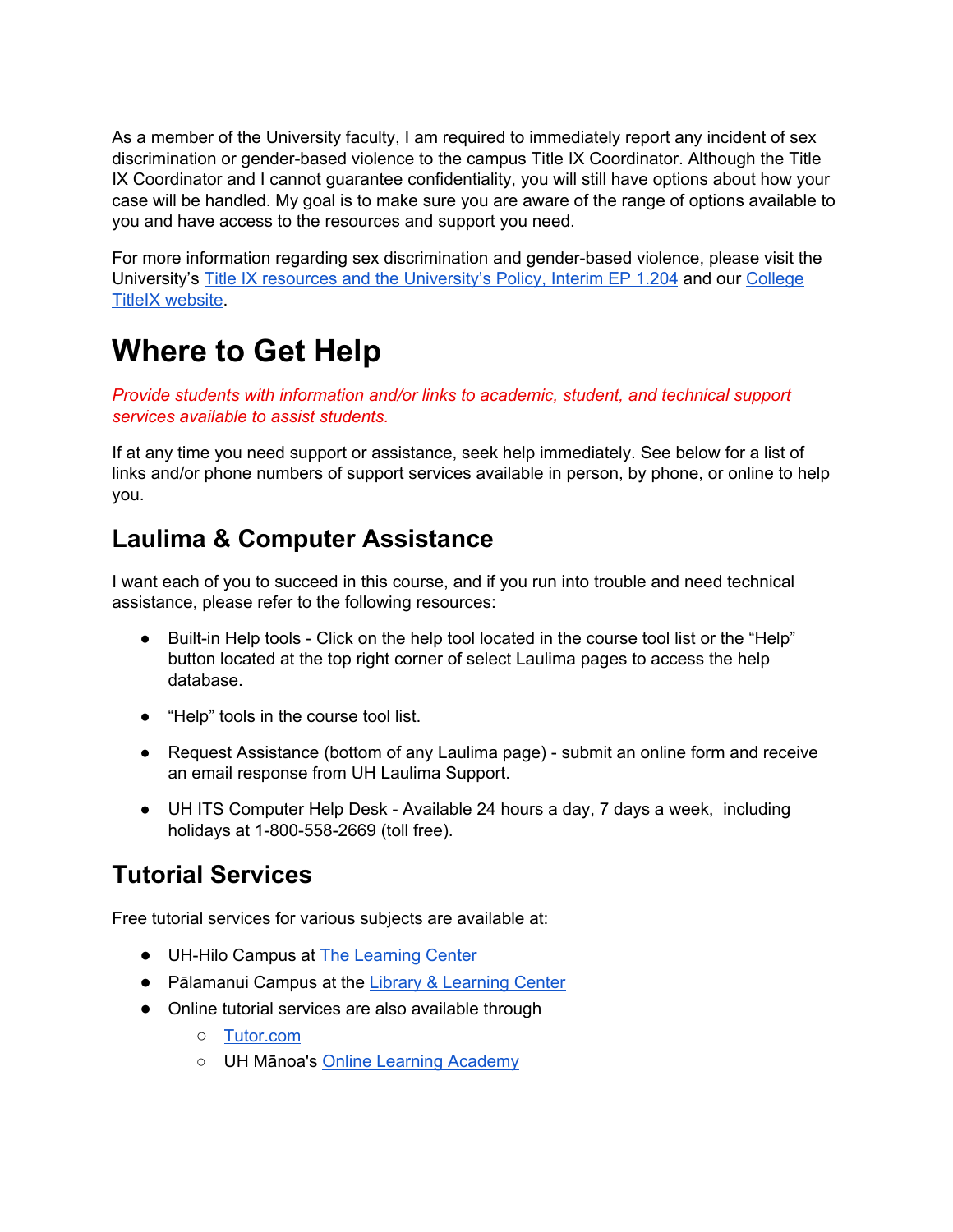#### **Counselor Assistance**

Hawai'i Community College counselors are available if you have any issues which may negatively impact your ability to successfully complete this course. Please visit [Counseling](http://hawaii.hawaii.edu/counseling) or call (808) 934-2720 (Manono), 808-969-8816 (Pālamanui) to make an appointment.

#### **Mental Wellness and Personal Development**

The Mental Wellness and Personal Development Service aims to assist the students of Hawai'i Community College enhance their resilience while building on their existing strengths and honoring their individuality. Confidential counseling/therapy services are available for free to enrolled students from all Hawaii CC campuses. Visit the Mental [Wellness](http://hawaii.hawaii.edu/mental-wellness) and Personal [Development](http://hawaii.hawaii.edu/mental-wellness) webpage for more information or email mwpd@hawaii.edu to schedule.

### **General Course Calendar**

The course syllabus, outline, assessment, or other facets of this class are subject to changes if certain unusual circumstances occur. Advance notices of such changes will be given when possible.

| <b>Week</b>       | <b>Topic/Lesson</b>                                                                                                                                                             | <b>Assignments/Activities</b>                         |
|-------------------|---------------------------------------------------------------------------------------------------------------------------------------------------------------------------------|-------------------------------------------------------|
| Week 1<br>(Dates) | What you will be teaching each week<br>that ties to the objectives and<br>competencies of the week (chapters,<br>themes, etc.) Use bullets or numbering<br>for multiple topics. | 1. Assignment 1<br>2. Assignment 2<br>3. Assignment 3 |
|                   |                                                                                                                                                                                 | 1.                                                    |
|                   |                                                                                                                                                                                 | 1.                                                    |
|                   |                                                                                                                                                                                 | 1.                                                    |

#### **Learning Activities Outline and Homework Schedule**